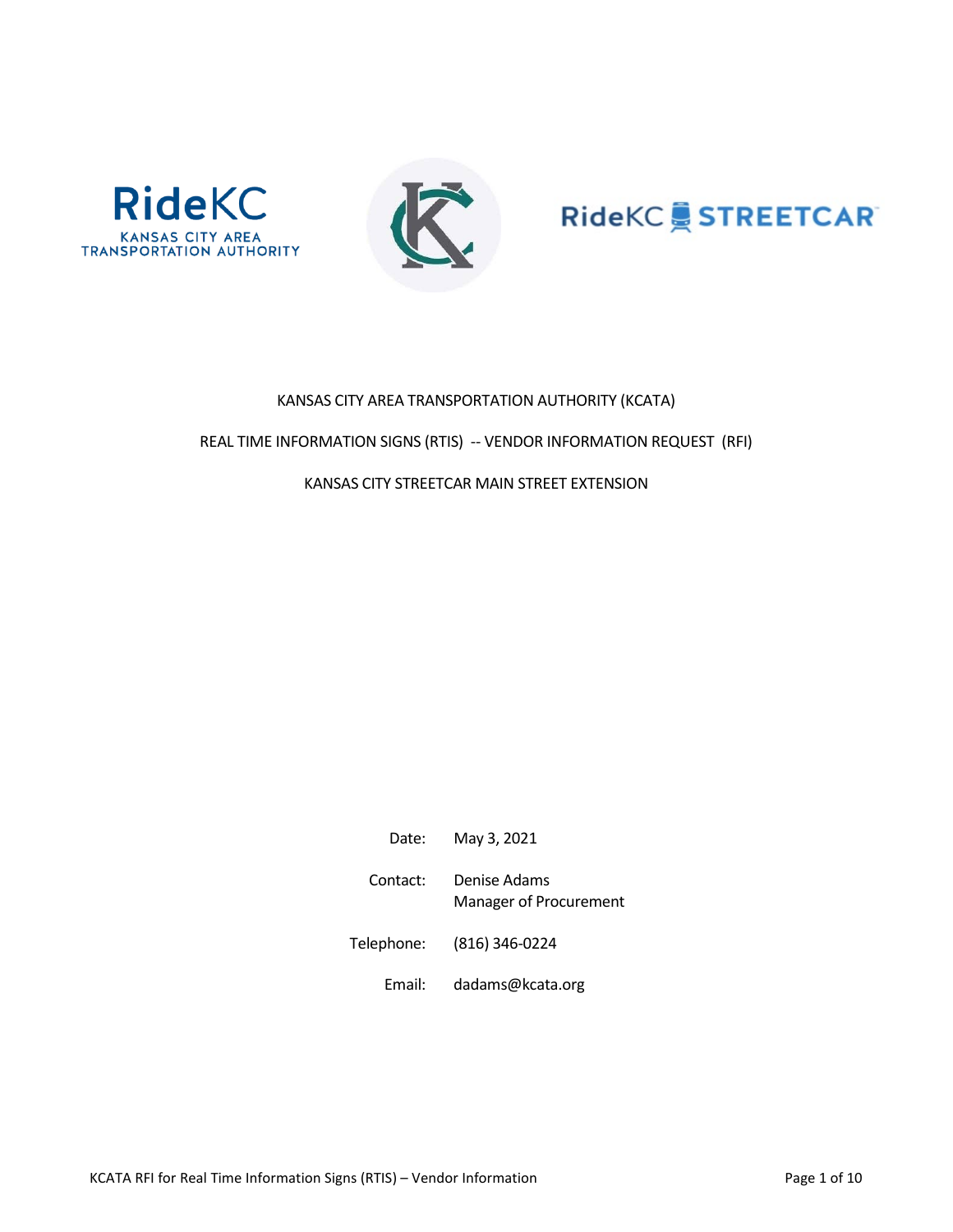# May 3, 2021

# Real Time Information Signs (RTIS) -- Vendor Information Request

#### Kansas City Streetcar Main Street Extension Project

The original Kansas City Downtown Streetcar line went into service in May 2016. The 2.2-mile starter line has provided more than eight million trips since its opening (over twice the projected ridership). Due to overwhelming support and enthusiastic public interest in extending the streetcar route, the City of Kansas City, Missouri (KCMO) as project sponsor and partnering agencies plan to extend the streetcar approximately 3.5 miles south from its current terminus at Union Station to the Country Club Plaza and University of Missouri – Kansas City (Plaza/UMKC).

KCMO, in partnership with the Kansas City Area Transportation Authority (KCATA) and the Kansas City Streetcar Authority (KCSA), collectively manage the KC Streetcar Main Street Extension Project (MSE Project). The completed MSE Project anticipates a 100 percent increase in average weekday ridersto over 12,000 daily riders.

This Request for Information (RFI) is intended to gather information and technical data from vendors to evaluate the current "state of the art" for out-door real-time transit signage. Upon evaluation of available signage systems on the market, the MSE Project intends to procure new real time signage for installation on KC Streetcar platforms. See Section 2, "Scope of Request," below for details.

This is a Request for Information (RFI) and is not a "solicitation," "Request for Qualifications (RFQ)," "Request for Proposals (RFP)," or procurement of any kind.

**Pre-Submittal Questions.** Questions must be directed in writing via email to Denise Adams at [dadams@kcata.org.](mailto:dadams@kcata.org) Questions and requests for clarifications will be received until **2:00 p.m. CDT on May 13, 2021.** If required, KCATA's response to these submissions will be in the form of an Addendum.

**Submissions.** Submittals must be received with all required submittals as stated in Section 4 of this RFI **no later than 2:00 p.m. CDT on May 26, 2021.** Submittals shall be only submitted electronically to Denise Adams at [dadams@kcata.org.](mailto:dadams@kcata.org)

*No person or entity submitting a proposal in response to this Request for Qualifications nor any officer, employee, agent, representative, relative or consultant representing such a person (or entity) may contact through any means, or engage in any discussion concerning the award of this contract with any member of KCATA's Board of Commissioners or any employee of KCATA (excluding Procurement staff) during the period beginning on the date of proposal issue and ending on the date of the selection of a Contractor. Any such contact would be grounds for disqualification of the Proposer.* 

> Kristen Emmendorfer Director of Procurement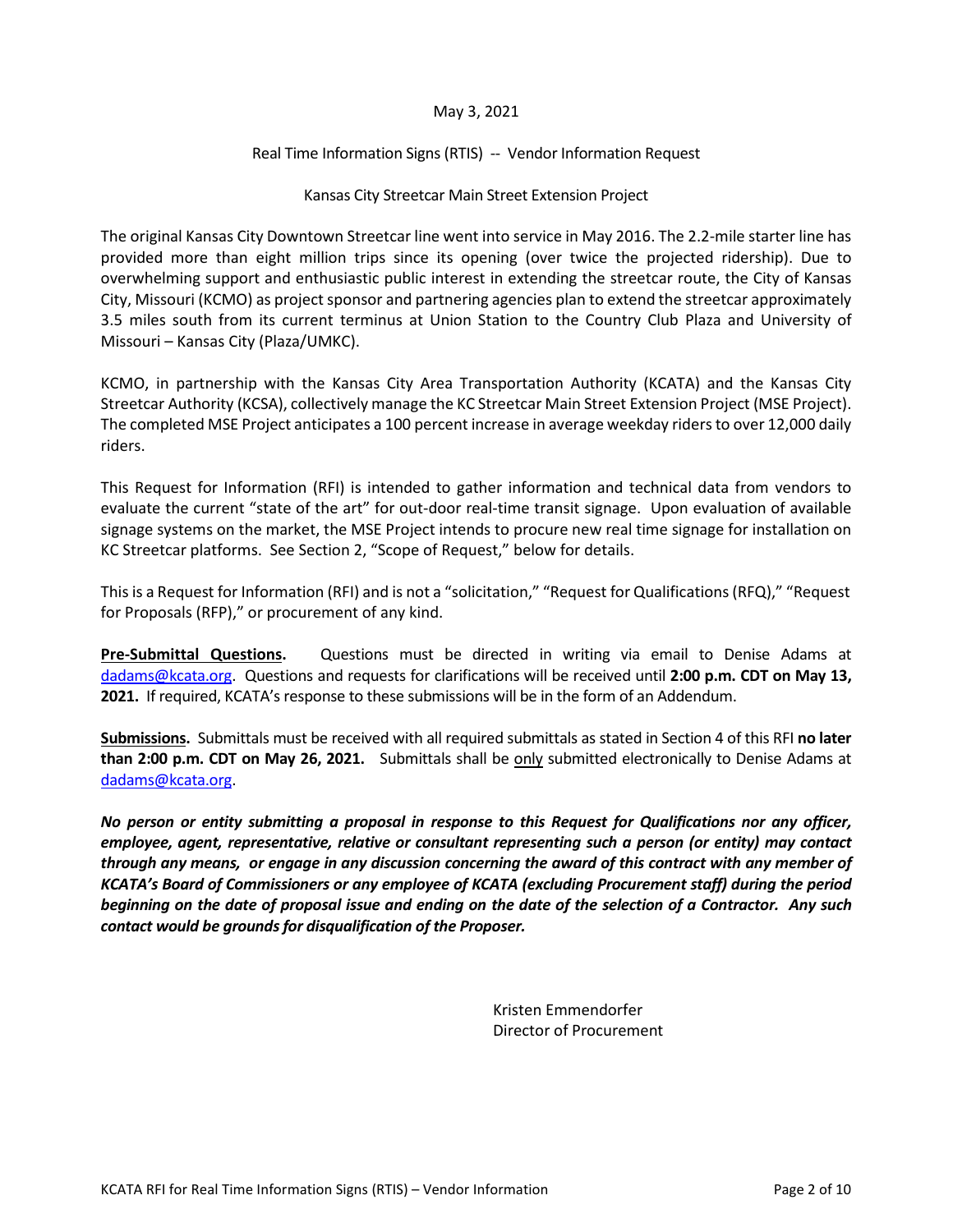# **TABLE OF CONTENTS**

#### Page

#### $3.1$  $3.2$  $3.3$  $3.4$

#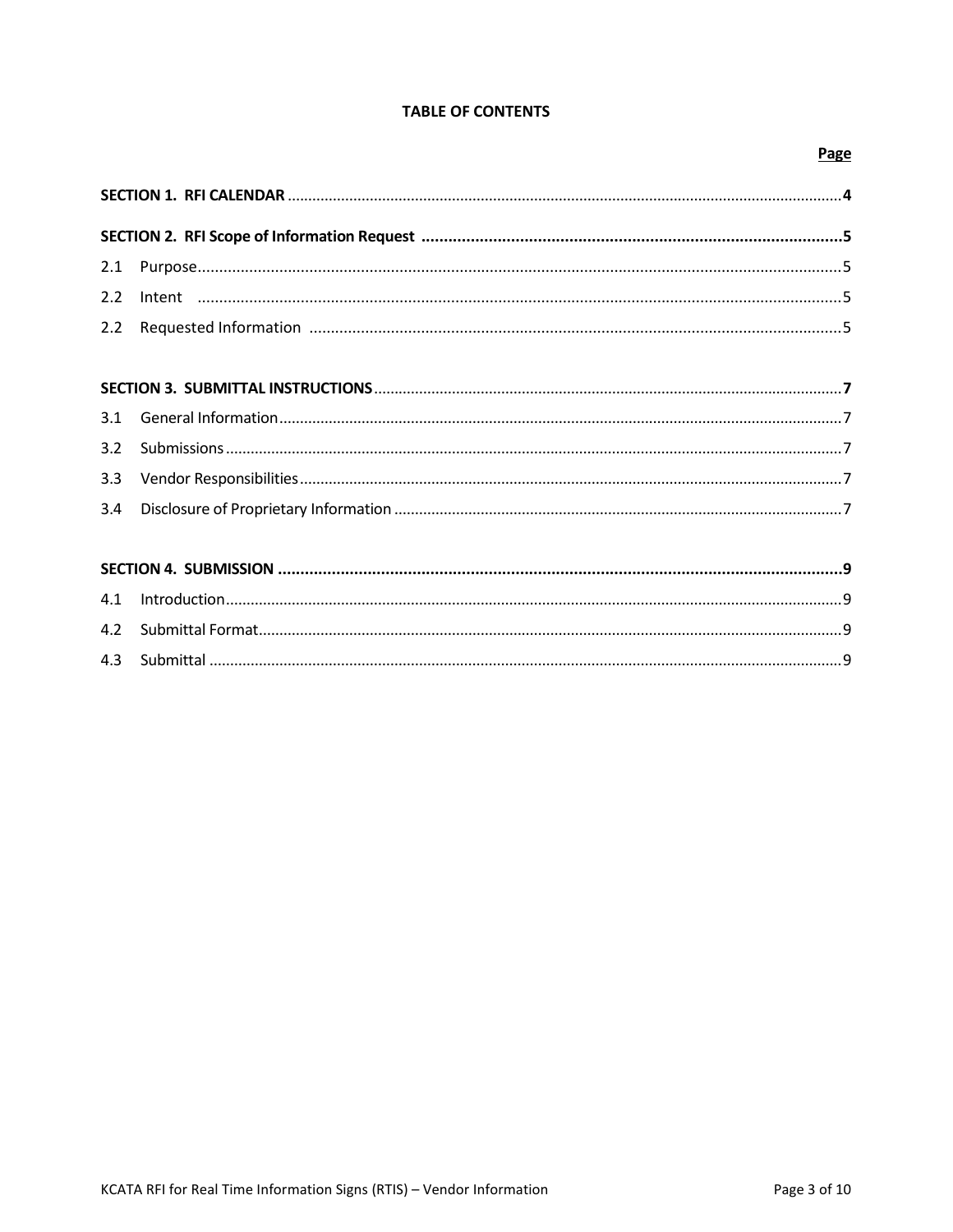# **SECTION 1 RFI CALENDAR**

|                                                                                    | 2:00 p.m. |
|------------------------------------------------------------------------------------|-----------|
| KCATA's Response to Questions, Comments and Requests for ClarificationMay 18, 2021 |           |
|                                                                                    | 2:00 p.m. |
|                                                                                    |           |

*All times are Central Daylight Times*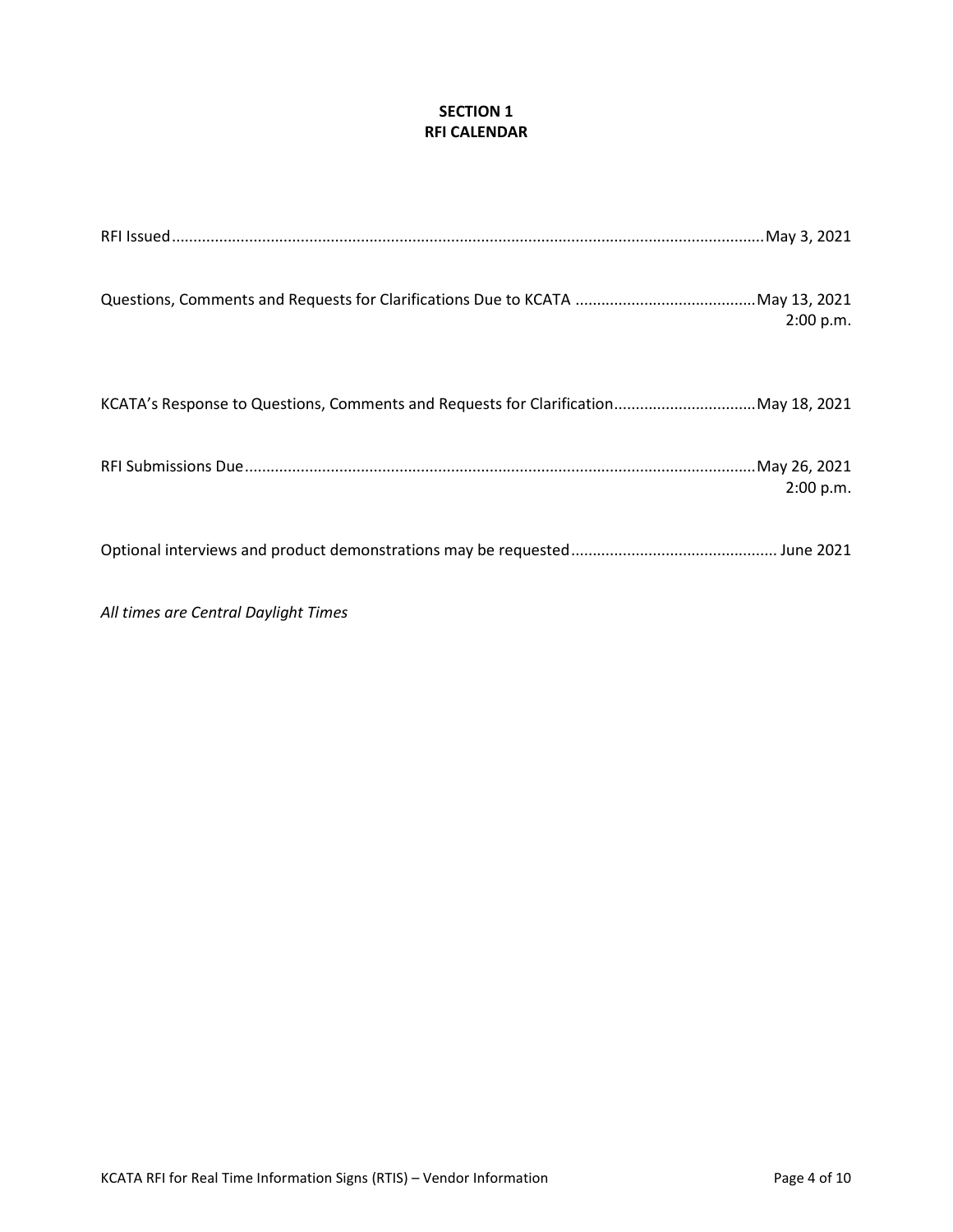# **SECTION 2 SCOPE OF REQUEST**

# **2.1 Purpose**

The purpose of this RFI is to gather information and technical data from vendors to evaluate the current "state of the art" for transit real time signage. Upon evaluation of available signage systems on the market, the MSE Project intends to competitively procure, through a separate process, new real time signage for installation on KC Streetcar platforms under a separate procurement process.

### **2.2 Intent**

- A. The intent is to collect and evaluate information and data of commercially fabricated outdoor rated fully self-contained signage.
- B. The intent is to see what signage systems are available and evaluate their "Plug and Play" capability, mounting, electrical and communications systems.
- C. The MSE Project is interested in pole mounted signage.
- D. Large screen freestanding ground mounted signage may be submitted for evaluation.

### **2.3 Requested Information**

- A. The MSE Project team is looking for information on tested and proven real time signage systems with at least three years of commercially tested successful operation for transit.
- B. The MSE Project team is looking for RTIS information and current state of signage technology with the following preferred structure. RFI responses should describe vendor signs and how well they meet these requirements.
	- 1. IP Communications Capability
		- a. Signs shall be IP network capable and will be hard-wired to a fiber network as the primary means of communication.
		- b. Wi-Fi and/or Cellular backup communications capability is preferred.
		- c. Router, antenna, and cabling within the signage enclosure is preferred.
	- 2. Screens Information
		- a. LED dot matrix or video screens will be considered.
		- b. Sign text and/or graphics will be evaluated for readability and clarity from distances of thirty (30') feet and more. It is anticipated signs will be located at a minimum eight (8') feet above a public sidewalk.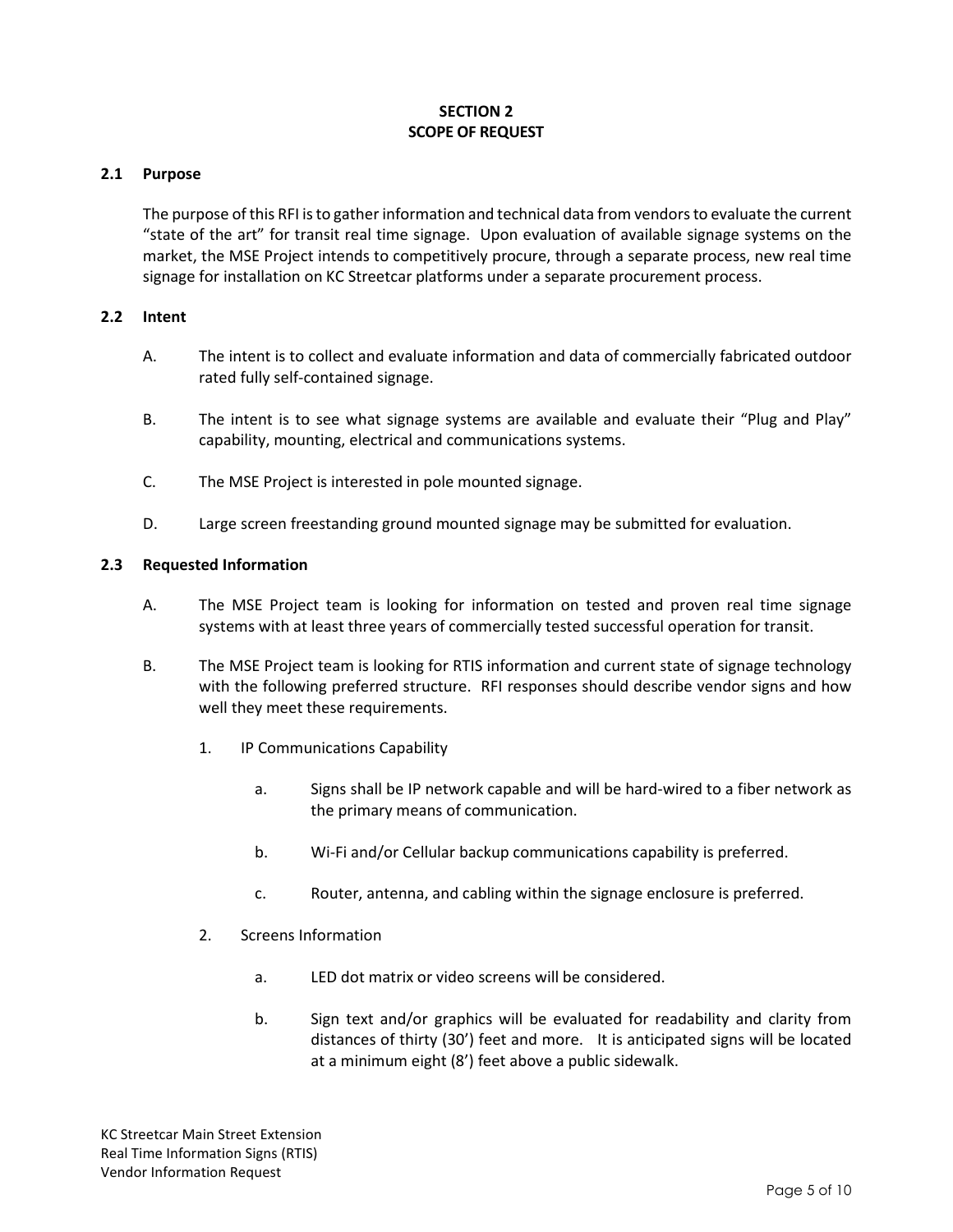- c. A minimum of 3 lines of appropriately sized text are preferred.
- 3. CPUs & Programming
	- a. Vendors should describe system configuration.
	- b. Vendors should describe remote configuration, programming, and rebooting capabilities.
- 4. Remote monitoring and management systems should be described.
- 5. Electrical power requirements and UPS capability should be provided.
- 6. Operational temperature range shall be provided with internal heating/cooling and air circulation equipment identified.
- 7. Vendors should provide weatherproof enclosure ratings.
- 8. Total sign weight and mounting requirements should be provided.
- C. Purchase to own signs are anticipated for the MSE Project but leased signage programs may be submitted by vendors if available.
- D. Recommended operation and maintenance programs should be submitted for consideration. Vendor provided O&M plans may be submitted if available. Vendors should identify local Kansas City O&M capability if available.
- E. Standard warranties and extended warranty options should be provided.
- F. Vendors shall provide information on signage UL Listing or ability to obtain UL Listing as part of a sign purchase.
- G. Vendors should provide information on whether signs contain proprietary equipment, solutions, or information. If proprietary systems are included, are recurring license fees required or is a one-time lifetime license granted with purchase?
- H. Vendors should provide information stating whether their product(s) meet federal Buy America requirements. The MSE Project is federally funded thru the Federal Transit Administration and Project procurements include Buy America requirements. For clarification, Buy America does not require all parts of the signage equipment to be made in America. Manufacturing of the equipment must take place the United States and components are required to be US made. Equipment sub-components may be foreign manufactured. Vendors are requested to provide location of manufacturing.
- I. Vendors are requested to provide references and contacts from other transit agencies, municipalities or companies that have purchased and are using their products.
- J. Vendors may provide any additional relevant information for their signage systems that they feel might be of interest the MSE Project.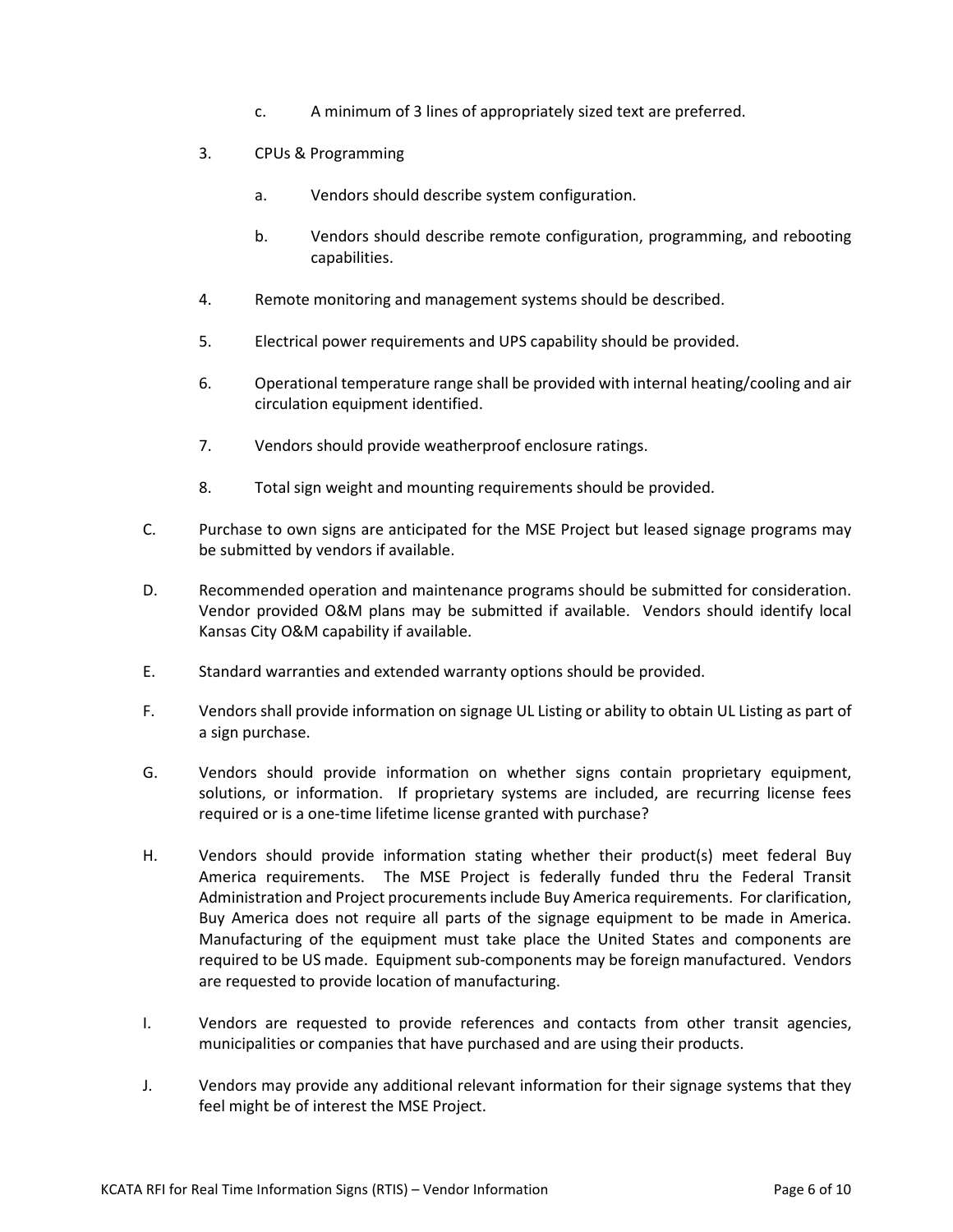# **SECTION 3. SUBMITTAL INSTRUCTIONS**

### **3.1 General Information**

- A. This is a Request for Information (RFI) and not a "solicitation", "Request for Qualifications" (RFQ), "Request for Proposal" (RFP), or Procurement of any kind.
- B. In cases where communication is required between Vendors and the KCATA, such as requests for information, instruction, and clarification of general project information, such communication shall be forwarded in writing directly to Denise Adams at dadams@kcata.org by the indicated deadline. The subject line of electronic communications must reference the RFI number and title.
- C. Submitting a response and vendor information does not constitutes an offer to KCATA, KCMO or KCSA or create any obligation to the vendor. Similarly, failure to respond to this RFI does not preclude vendors from responding to a future sign procurement.
- D. KCATA, KCMO and KCSA are not responsible for any cost or expense that may be incurred by the Vendor(s) in preparation of the requested information.

# **3.2 Submissions**

Submittals must be received with all required submittals (See Section 4) as stated in the RFI **no later than 2:00 p.m. CDT on May 26, 2021.** Submittals are to be sent only to Denise Adams via email at [dadams@kcata.org.](mailto:dadams@kcata.org)

#### **3.3 Vendor's Responsibilities**

By submitting a response, the Vendor represents that:

- A. The Vendor has read and understands the RFI and the submittal is made in accordance with the RFI requirements and instructions; and
- B. The Vendor affirms KCATA, KCMO and KCSA are under no obligation to the Vendor for costs of preparing an RFI submittal nor any future obligations to consider or procure Vendor's products.

# **3.4 Disclosure of Proprietary Information.**

- A. A Vendor may restrict the disclosure of scientific and technological innovations in which it has a proprietary interest, or other information that is protected from public disclosure by law, which is contained in the proposal by:
	- 1. marking each page of each such document prominently in at least 16-point font with the words "Proprietary Information;"
	- 2. printing each page of each such document on a different color paper than the paper on which the remainder of the proposal is printed; and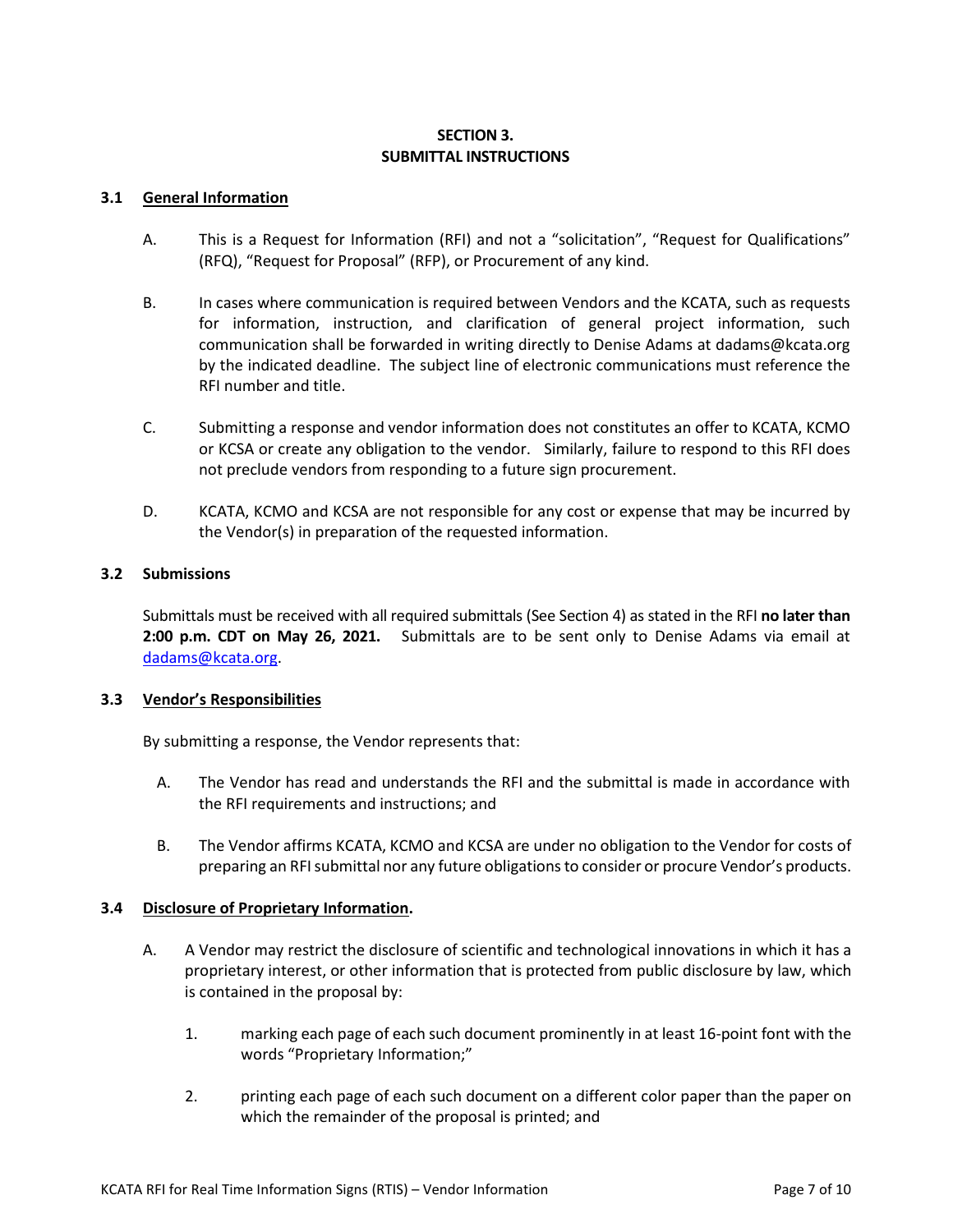- 3. segregating each page of each such document in a sealed envelope, which shall prominently display, on the outside, the words "Proprietary Information" in at least 16 point font, along with the name and address of the Vendor.
- B. After the RFI process, submittals may be considered public records open for inspection. If access to documents marked "Proprietary Information," as provided above, is requested under the Missouri Sunshine Law, Section 610 of the Revised Statutes of Missouri, the KCATA will notify the Vendor of the request and the Vendor shall have the burden to establish that such documents are exempt from disclosure under the law. Notwithstanding the foregoing, in response to a formal request for information, the KCATA reserves the right to release any documents if the KCATA determines that such information is a public record pursuant to the Missouri Sunshine Law.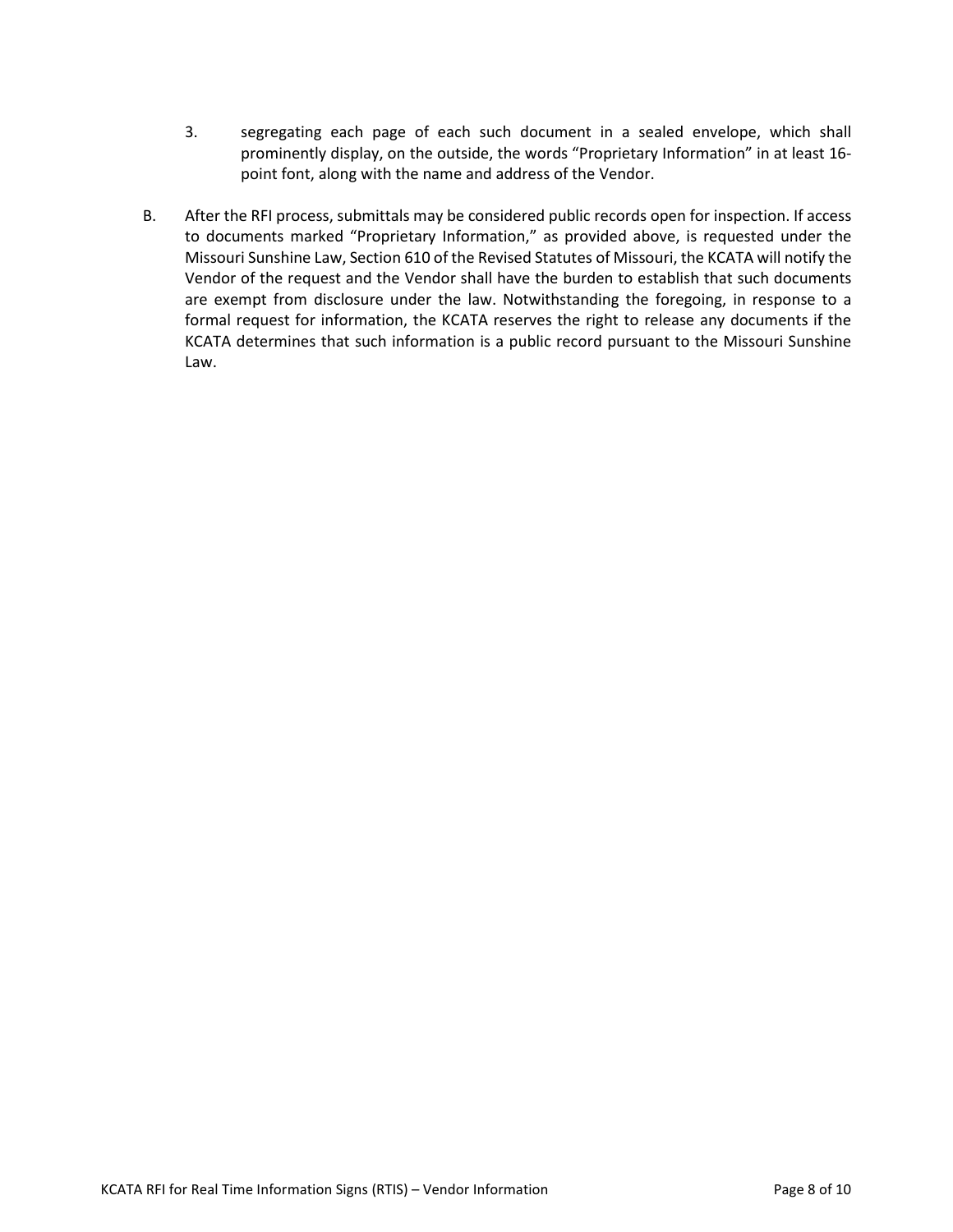# **SECTION 4. SUBMISSION**

### **4.1 Introduction**

The intent of the RFI is to encourage submittals that clearly communicate the information requested. Submittals should provide information in a concise, and well written, well organized manner containing only information relevant to this request. All submittals should follow the format specified below.

# **4.2 Submittal Format**

A single document submittal is requested and shall be submitted in the following manor:

- A. **Vendors shall submit a single document in .pdf format.** The PDF document is to be labeled with the Vendor's name.
- B. **No Pricing information is to be included within the submittal.**

# **4.3 Submittal**

- A. The requested Submittal page limit is 30 pages.
- B. One page is defined as one side of a single,  $8-1/2 \times 11''$  page, with 11-point minimum font size for the substantive text. Any page over this size will be counted as two (2) pages. Any page or partial page with substantive text, tables, graphics, charts, etc., will be counted as one (1) page. Vendors may use their discretion for the font size of other materials (e.g., graphics, charts).
- C. The following are **excluded** from the page count:
	- Title Page
	- Table of Contents
	- Letter of Transmittal
	- Tabs or Indices
	- Lists of References
	- Appendices or Exhibits

Vendors may include the references as Appendices.

E. To achieve a uniform review process and obtain the maximum degree of compatibility, the below is the preferred submittal organizations:

# 1. **Letter of Transmittal**

The letter should be addressed to Denise Adams, KCATA's Manager of Procurement. The letter must contain the following:

**a. General Business Background.** Provide a brief synopsis of the Vendor's and business, including when and where incorporated, and major business activities. State whether the firm is local, regional, or national and how long